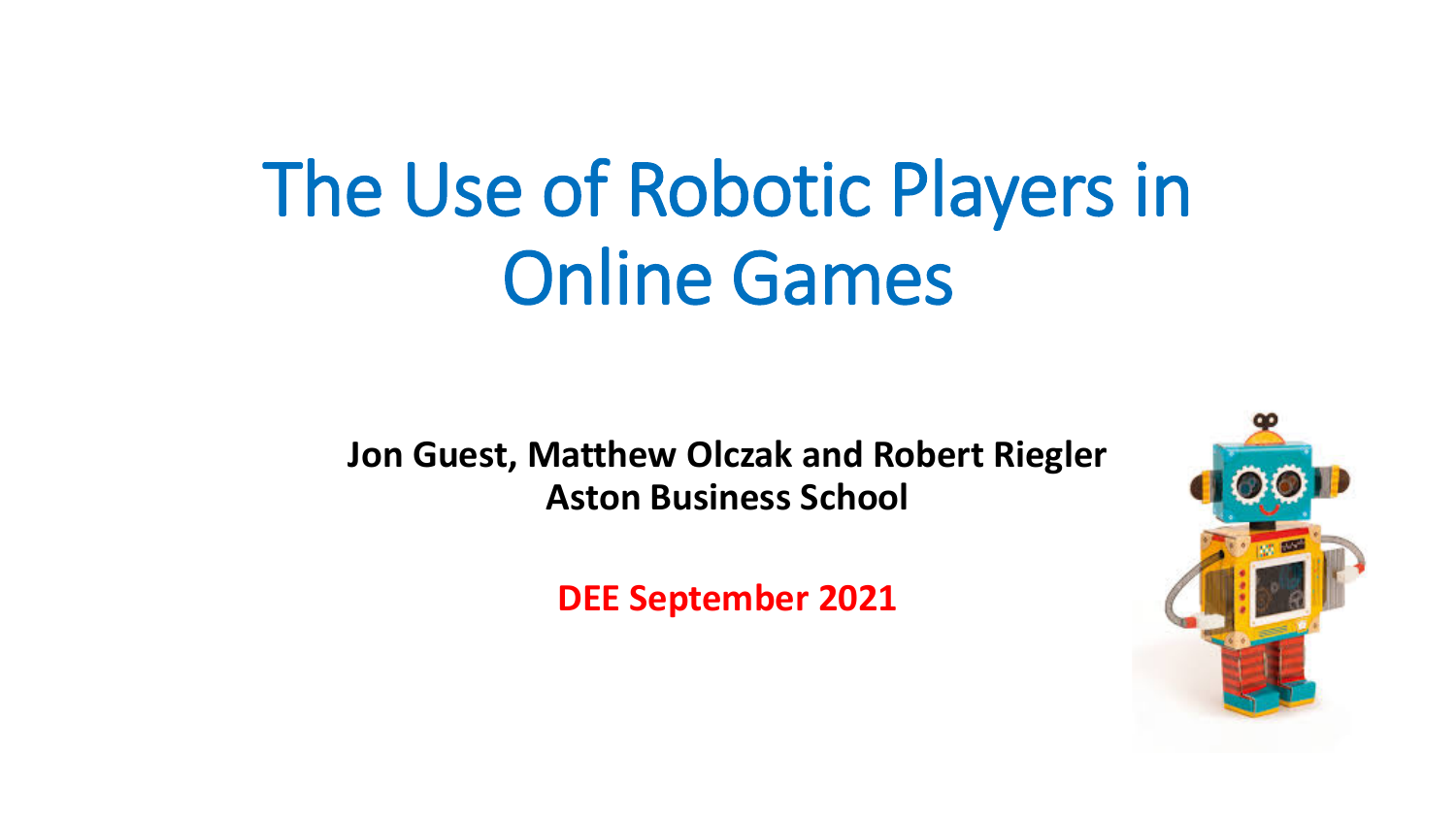#### In-class games

- Evidence short in-class games/experiments can have a positive impact on student learning
- Carter and Emerson (2012) no significant difference paper v online
- Guest (2015) highlights social interaction.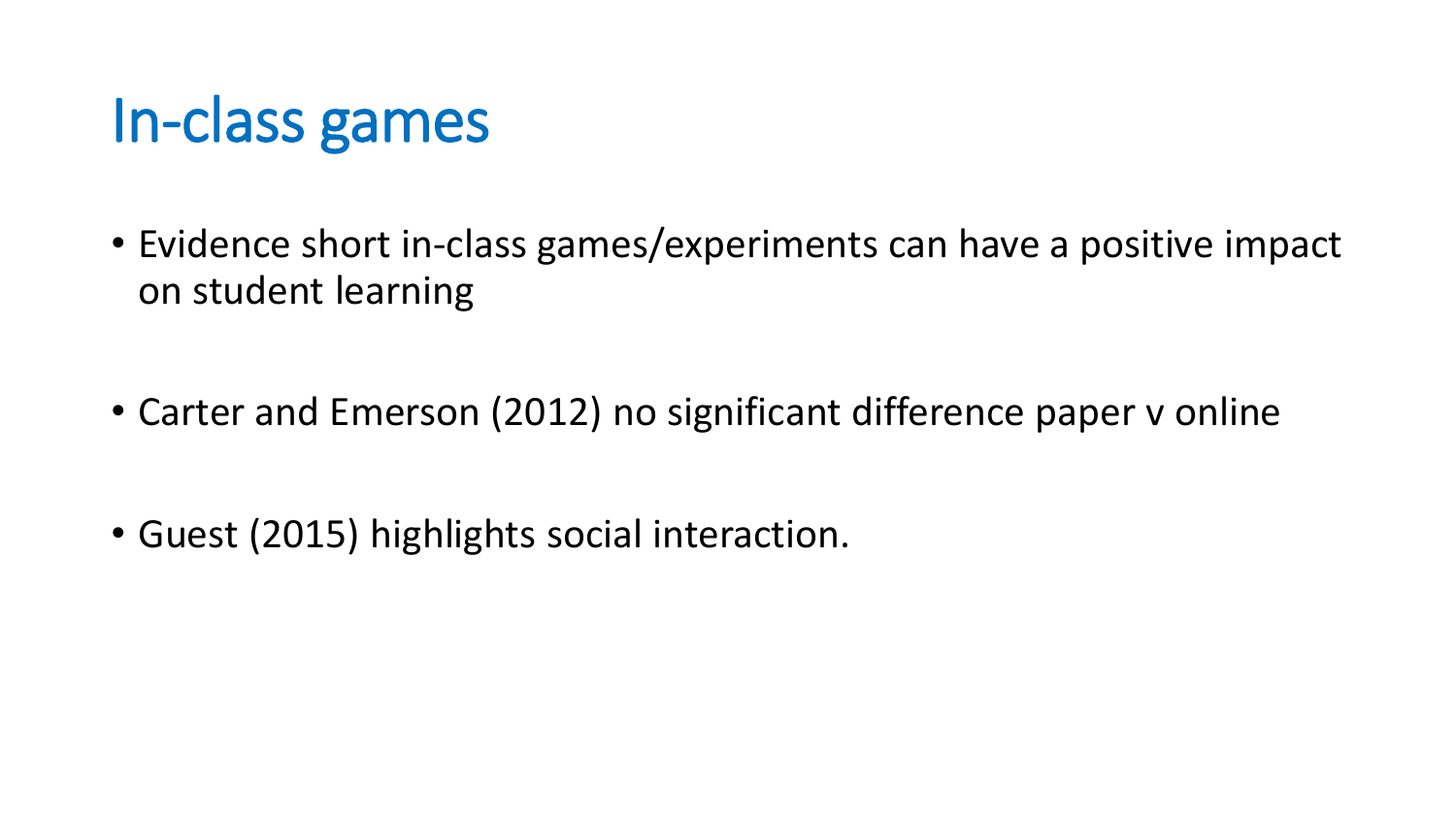# Online asynchronous delivery

-> students can't play interactive games against one another.

- An alternative is to run games in which students play against robotic players that make decisions according some pre-programmed rules.
	- E.g. Prisoners' dilemma game in

#### **MobLab**

**AIM:** Investigate how student perceptions and behaviour change when robotic players are used in games.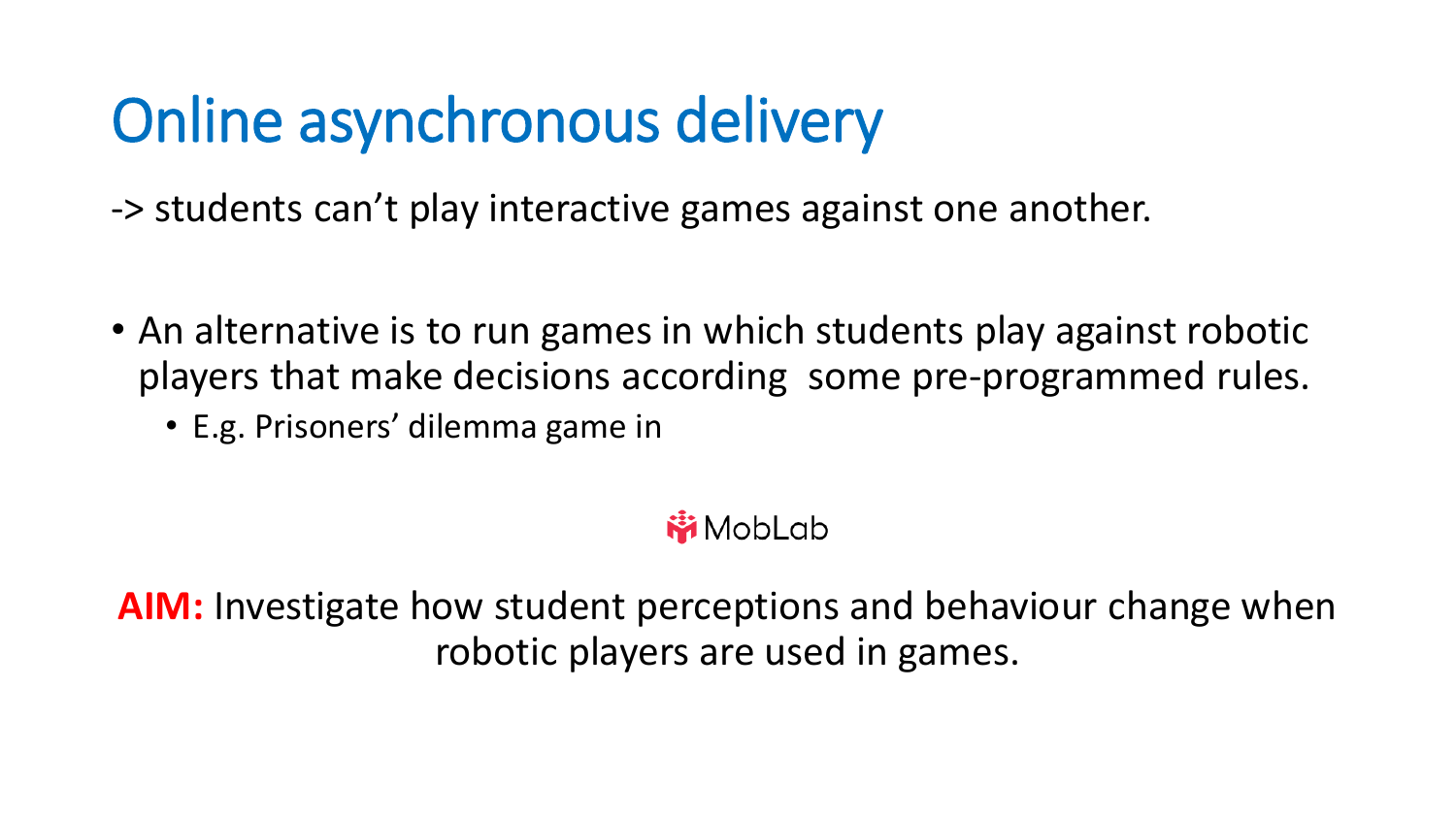### Related literature

- Prisoners' dilemma games:
	- **Framing** e.g. Ross & Ward (1996) community game -> more cooperation than Wall Street game
	- **Characteristics –** do gender, risk preference, patience, a strategic mindset & other personality traits affect behaviour? (e.g. Davis et al. 2016).
- Ultimatum/dictator and public good games:
	- Anonymity/social distance -> more selfish behaviour (e.g. Hoffman et al. 1994 and Berrens et al. 2004)
	- Fairness accept smaller offers if come from a robot (Blout, 1995).
- Economics students may be/become more **self-interested/greedy** (Frank et al. 1993, Wang et al. 2011 and Lanteri, 2012).
- Also some interesting papers from an AI perspective using investment games (Wu et al., 2016 and Zanatto et al., 2019)
	- These focus on human-robot interactions rather than comparisons with human-human interactions.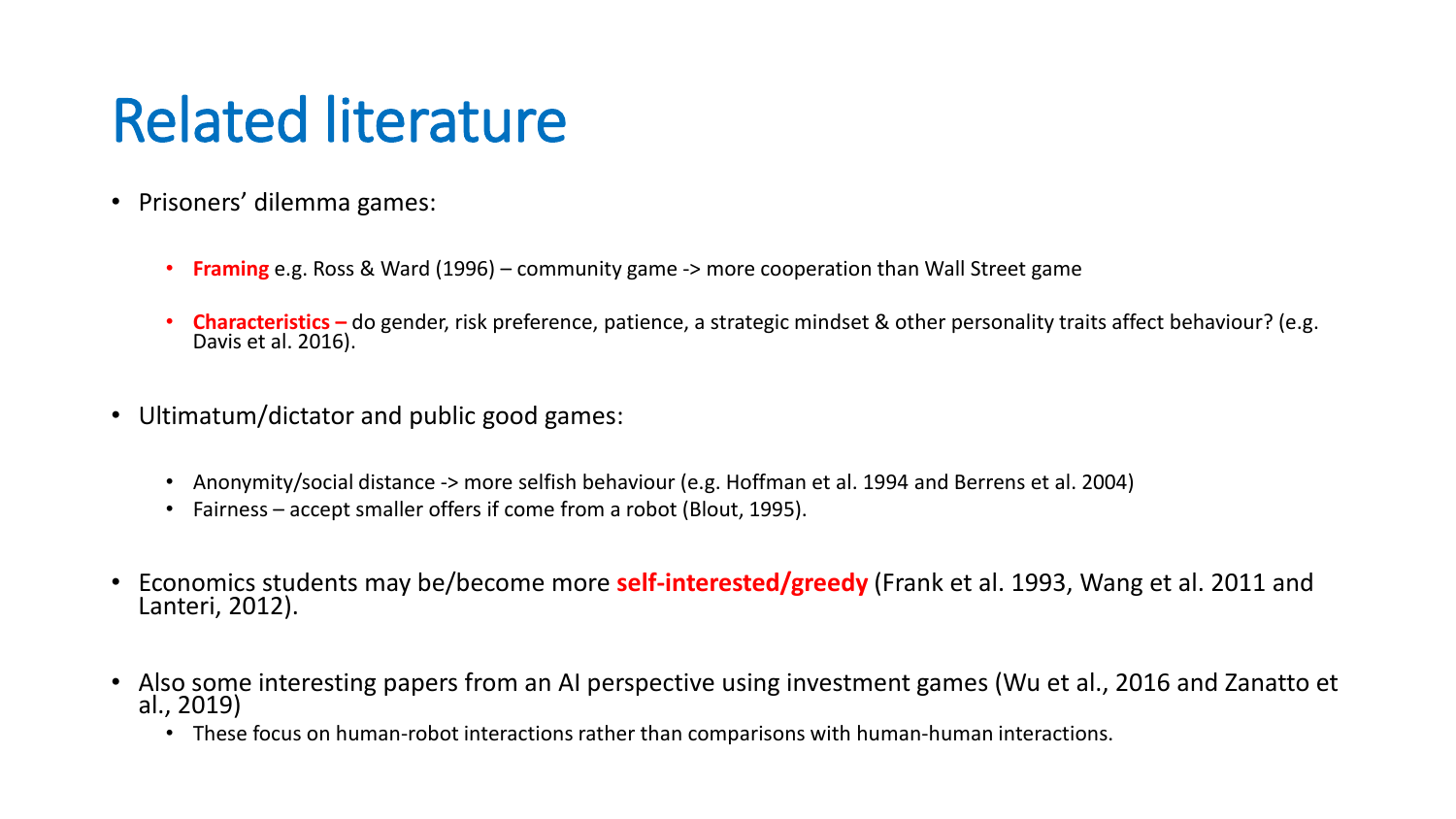# **Design**

- 4 online webinars circa 45-70 students in each
	- ran standard prisoners' dilemma game against same opponent for 8 rounds
- 4 treatments:
	- i) KNOW HUMAN
	- ii) KNOW ROBOT
	- iii) BELIEVE ROBOT, ACTUALLY HUMAN
	- iv) BELIEVE HUMAN, ACTUALLY ROBOT
- Used ClassEx to programme the robot to cooperate with prob 0.51

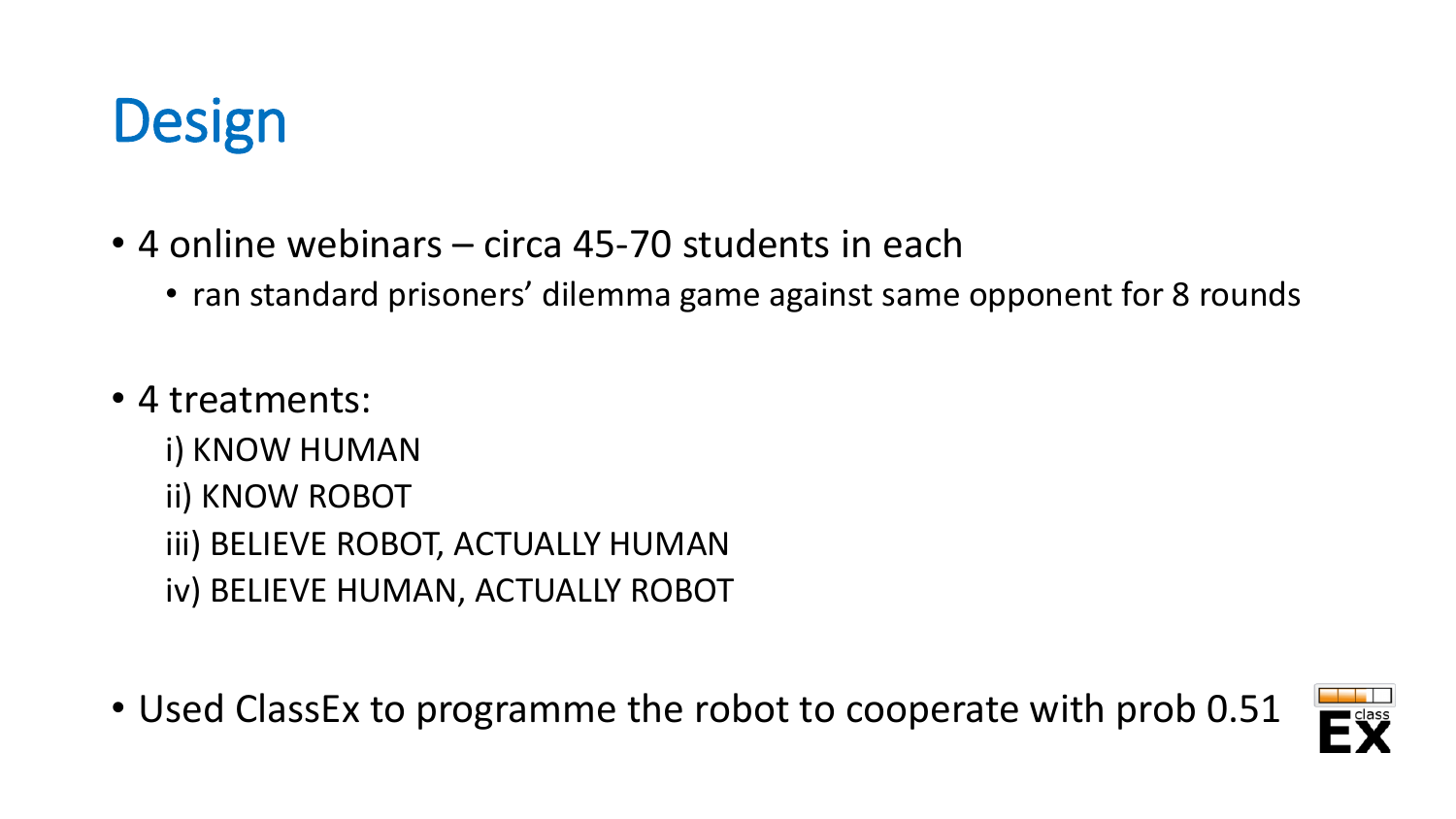# Pre game questionnaire

- Gender
- Age
- Home or overseas student
- Studied econ before
- Course
- On a scale of 1-7 where 1=Strongly disagree …… and 7=Strongly agree:

#### **Do you agree that greed is bad/immoral/incorrect?**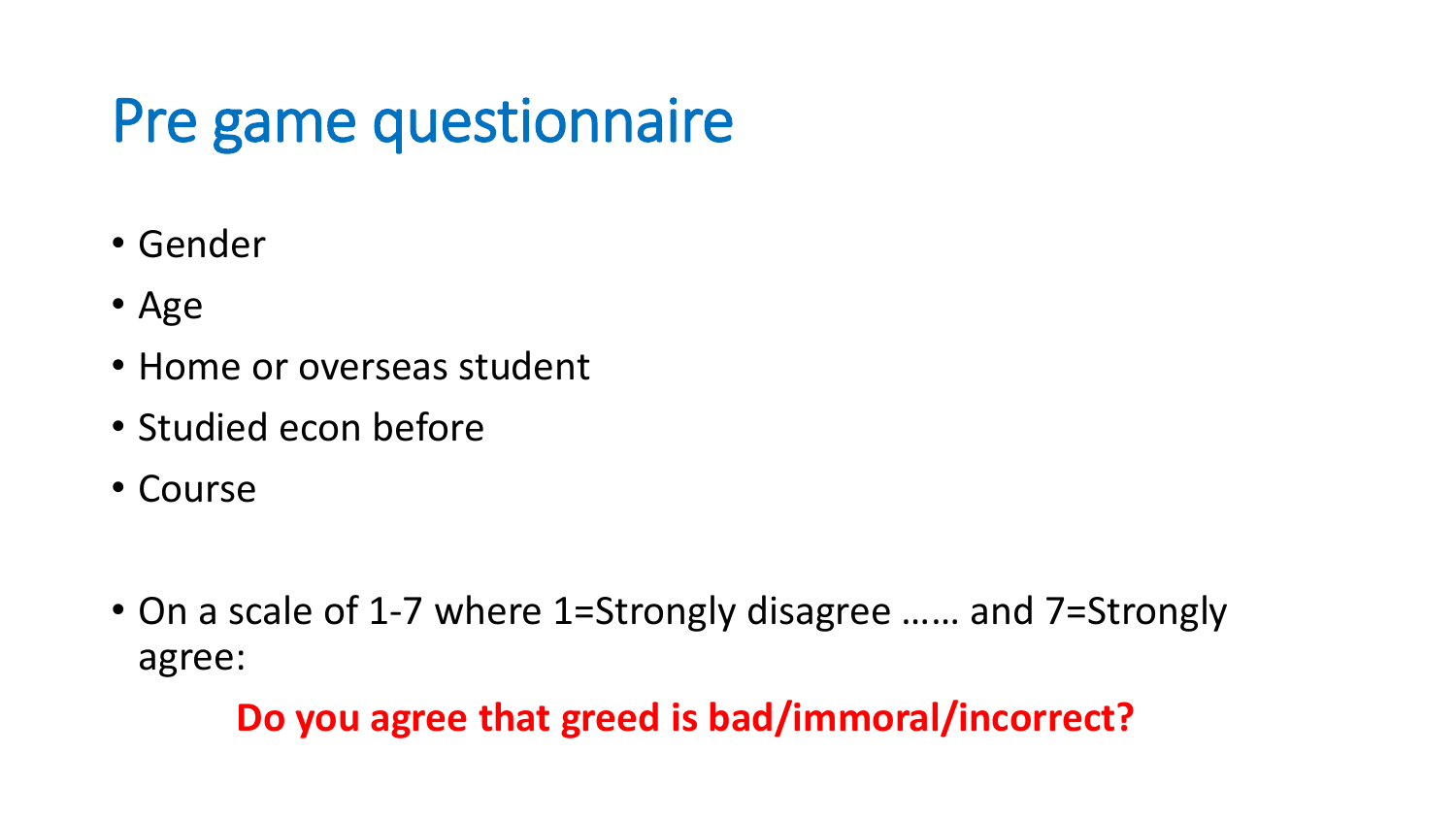### Post game questionnaire

- Asked the greed question AGAIN
- Plus:
	- Do you agree that the game was fun to play?
	- Do you agree that the game will help you to understand economic theories?
	- Do you agree that the game represents real-world situations?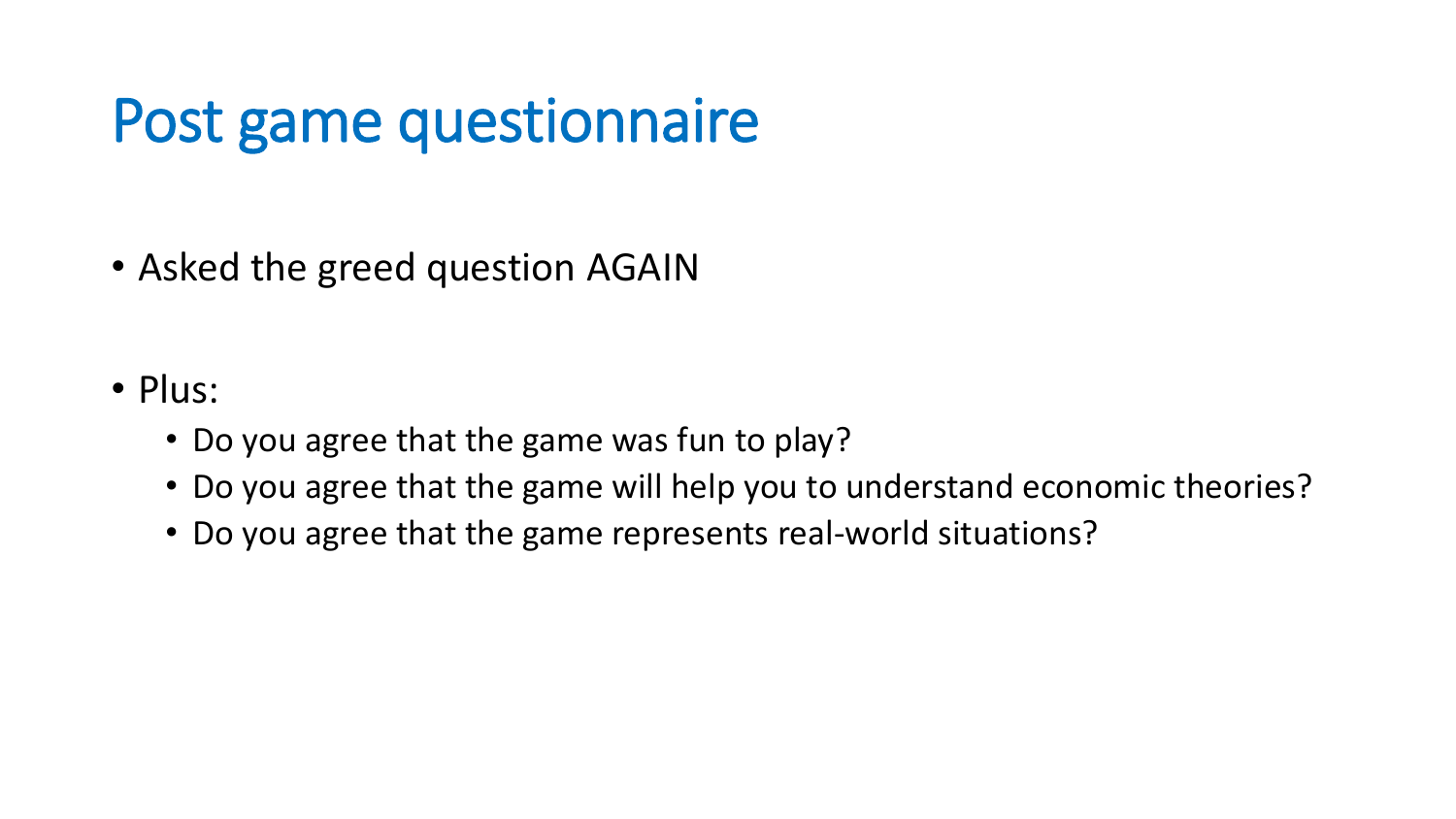#### Post game reactions

| <b>Variable</b> | N   | <b>Mean</b> |
|-----------------|-----|-------------|
| <b>Fun</b>      | 205 | 4.95        |
| <b>Theory</b>   | 203 | 4.92        |
| <b>Real</b>     | 203 | 4.91        |

+ no significant differences across treatments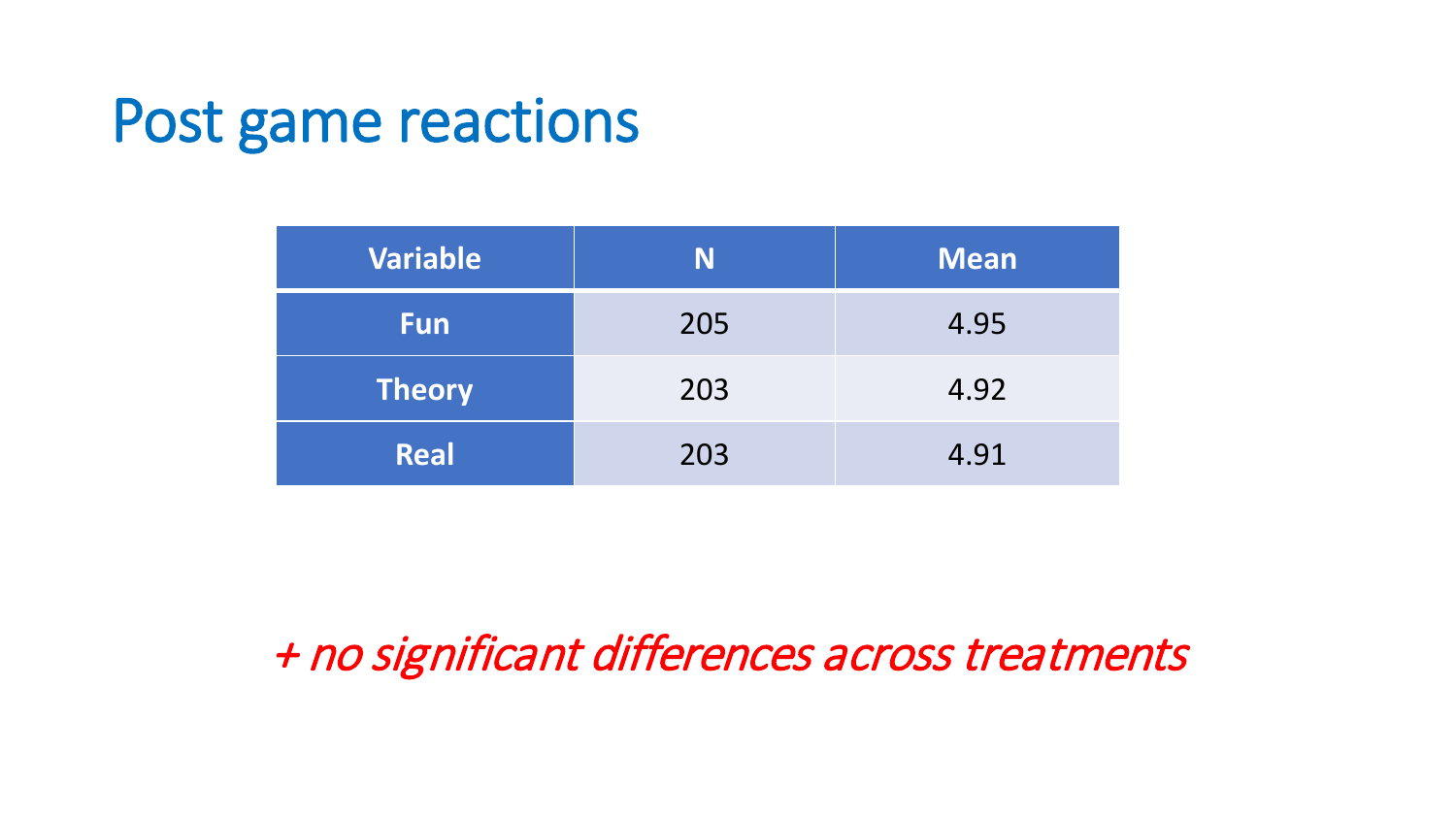#### Greed

| <b>Variable</b>   | Treatment |     | <b>Mean</b> |
|-------------------|-----------|-----|-------------|
| <b>Pre greed</b>  | All       | 204 | 4.84        |
| <b>Post greed</b> | All       | 204 | 4.76        |

After the game -> mildly more favorable to greed BUT not significantly so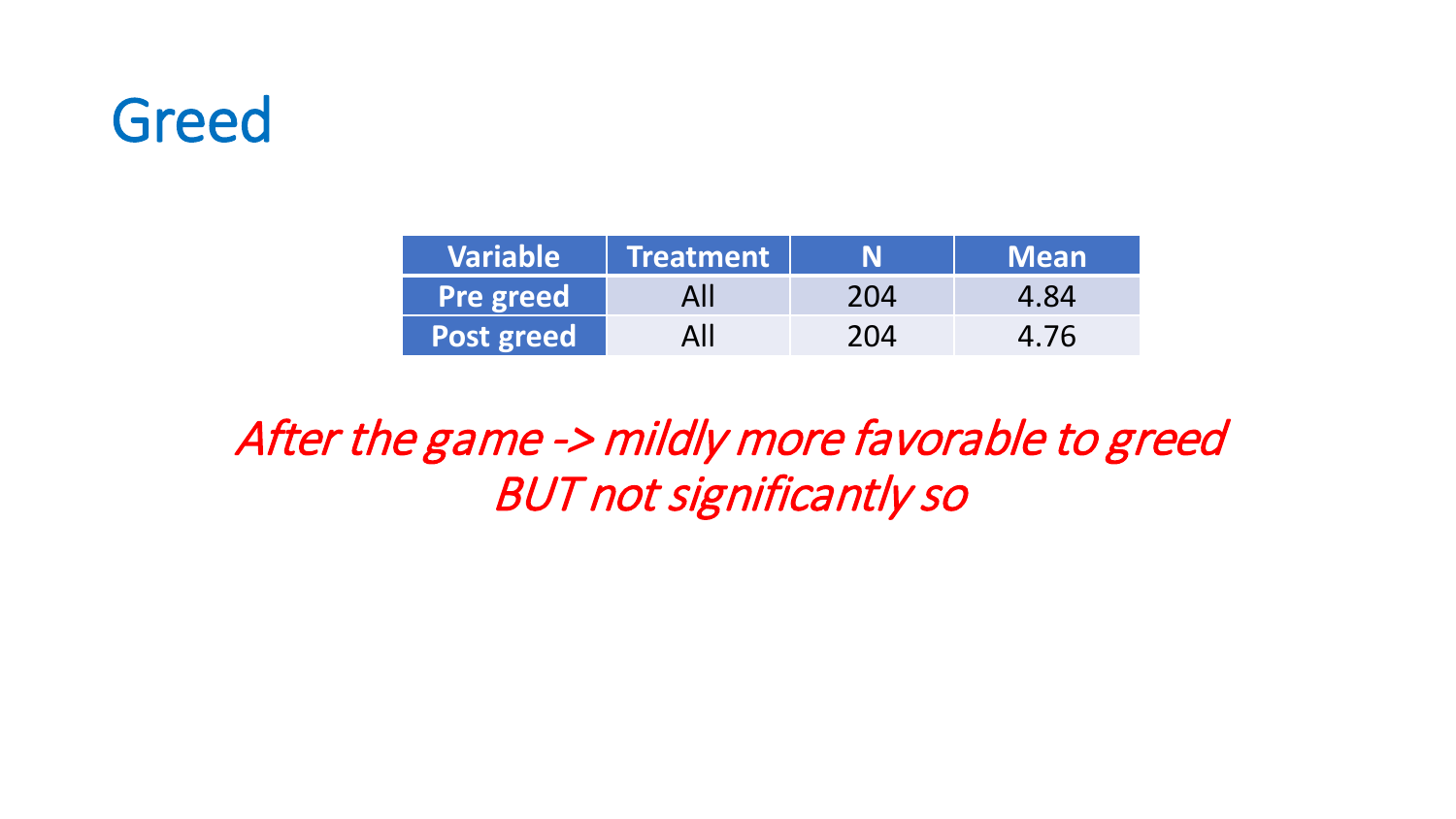#### Greed – by treatment

| <b>Variable</b>   | <b>Treatment</b> | N  | <b>Mean</b> |
|-------------------|------------------|----|-------------|
| Pre greed         | Human            | 46 | 4.65        |
| <b>Post greed</b> | Human            | 46 | 4.80        |
| <b>Pre greed</b>  | <b>Robot</b>     | 42 | $5.07**$    |
| <b>Post greed</b> | <b>Robot</b>     | 42 | $4.69**$    |
| <b>Pre greed</b>  | Think robot      | 49 | 4.78        |
| <b>Post greed</b> | Think robot      | 49 | 4.65        |
| <b>Pre greed</b>  | Think human      | 67 | 4.88        |
| <b>Post greed</b> | Think human      | 67 | 4.87        |

After the game -> more favorable to greed when knowingly playing against a robot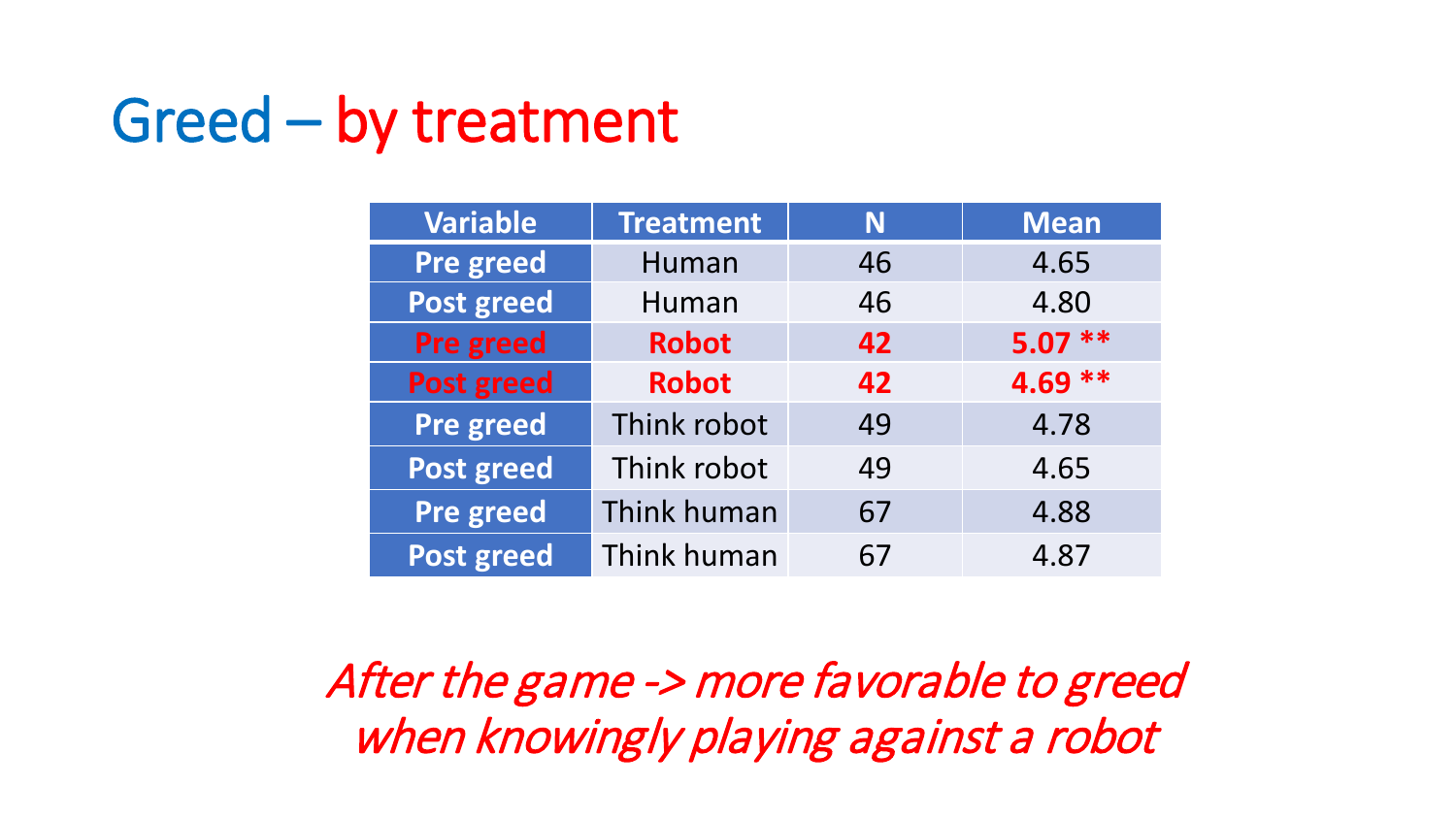#### Joint cooperation

|                    | Prop of rounds in<br>which both players<br>cooperated |
|--------------------|-------------------------------------------------------|
| <b>All</b>         | 18%                                                   |
| <b>Human</b>       | 35%                                                   |
| <b>Robot</b>       | 12%                                                   |
| <b>Think robot</b> | 10%                                                   |
| <b>Think human</b> | 19%                                                   |

-> joint cooperation is most likely when know your opponent is another student

AND perception of your opponent seems to contribute to a fall in cooperation.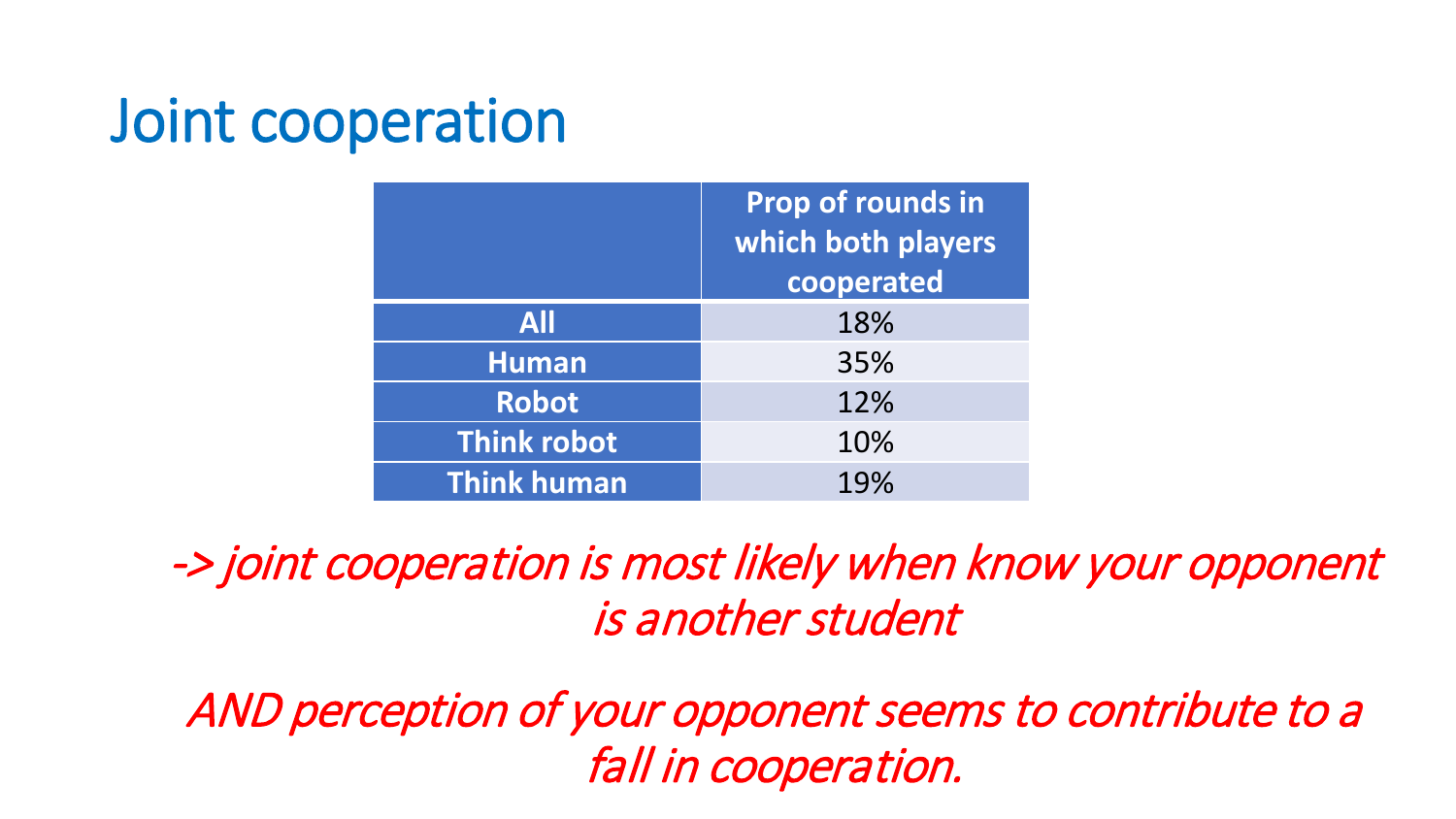### Probability both choose cooperate

| <b>Variable</b>       | <b>Coefficient</b> |
|-----------------------|--------------------|
| Constant              | $-0.0713$          |
| Male                  | $-0.229**$         |
| Home                  | $-0.438$           |
| Econ                  | $0.461***$         |
| Econ before           | $-0.241***$        |
| Round                 | $-0.0731***$       |
| <b>Robot</b>          | 0.0458             |
| Log likelihood        | $-542.549$         |
| Pseudo R <sup>2</sup> | 0.0337             |
| N                     | 1202               |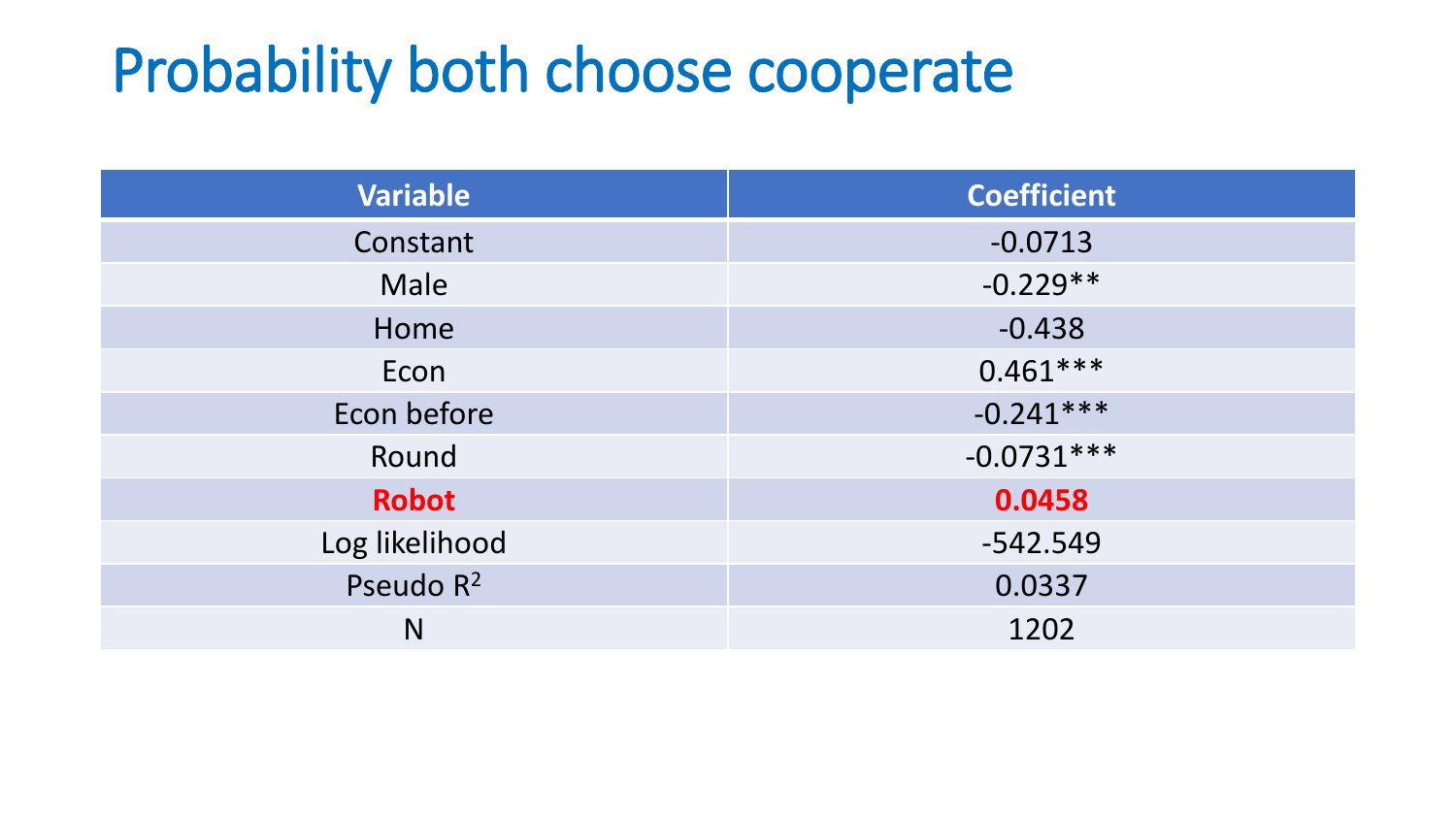### Probability both choose cooperate

| <b>Variable</b>            | <b>Coefficient</b> |
|----------------------------|--------------------|
| Constant                   | 0.0349             |
| Male                       | $-0.265***$        |
| Home                       | $-0.553**$         |
| Econ                       | $0.461***$         |
| Econ before                | $-0.206**$         |
| Round                      | $-0.0736***$       |
| Robot                      | 0.163              |
| <b>Robot AND know this</b> | $-0.308***$        |
| Log likelihood             | -538.801           |
| Pseudo R <sup>2</sup>      | 0.0404             |
| N                          | 1202               |

-> evidence perception about your opponent affects strategic decision making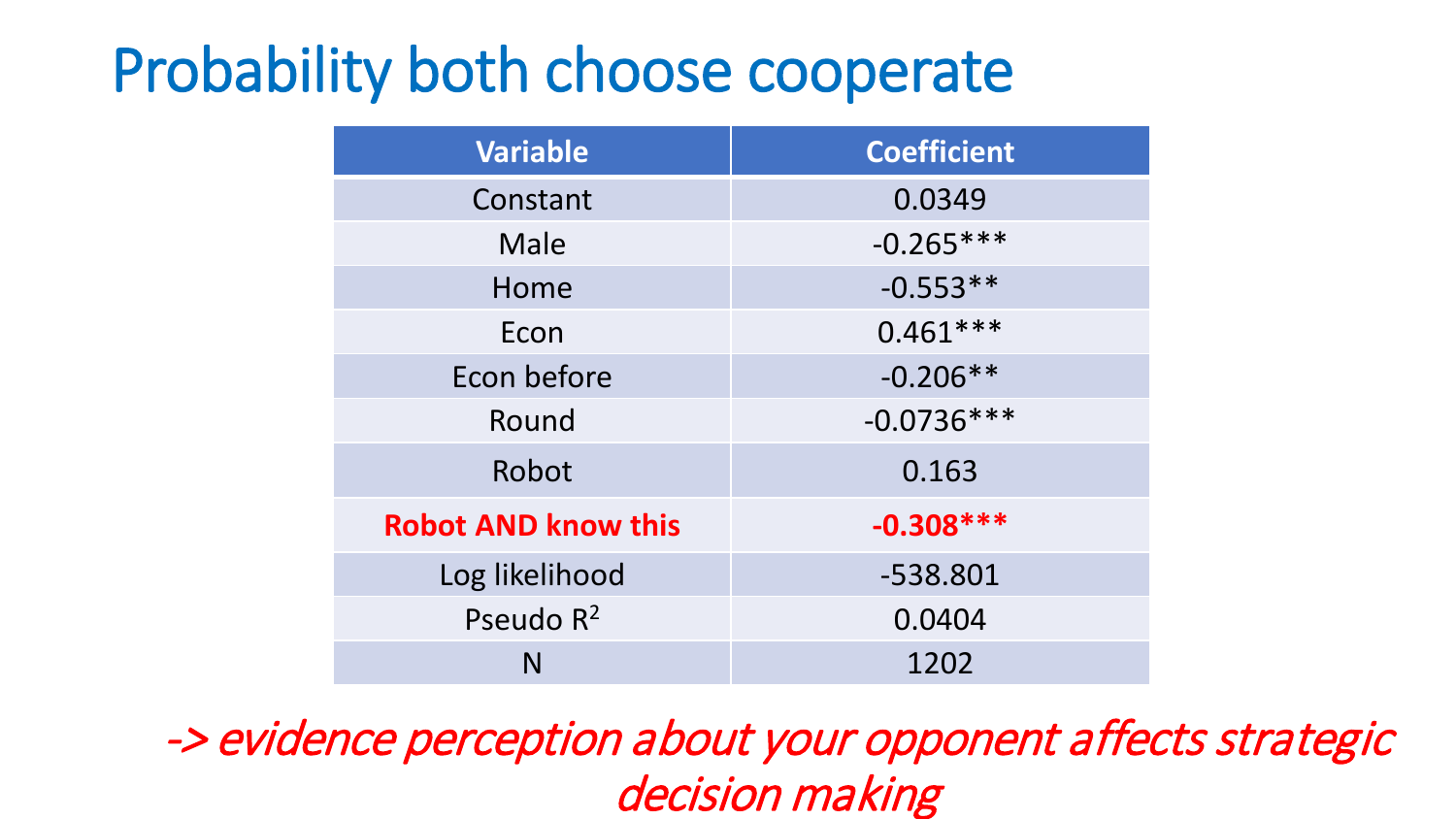#### Probability play cooperate in t having established joint cooperation in t-1

| <b>Variable</b>            | <b>Coefficient</b> |
|----------------------------|--------------------|
| Constant                   | 0.508              |
| Male                       | $-0.0634$          |
| Home                       | $-0.131$           |
| Econ                       | $0.534***$         |
| Econ before                | $-0.131$           |
| Round                      | 0.00347            |
| Robot                      | 0.209              |
| <b>Robot AND know this</b> | $-1.194***$        |
| Log likelihood             | $-144.234$         |
| Pseudo R <sup>2</sup>      | 0.1037             |
| N                          | 257                |

-> more likely to deviate from cooperation when know opponent is a robot